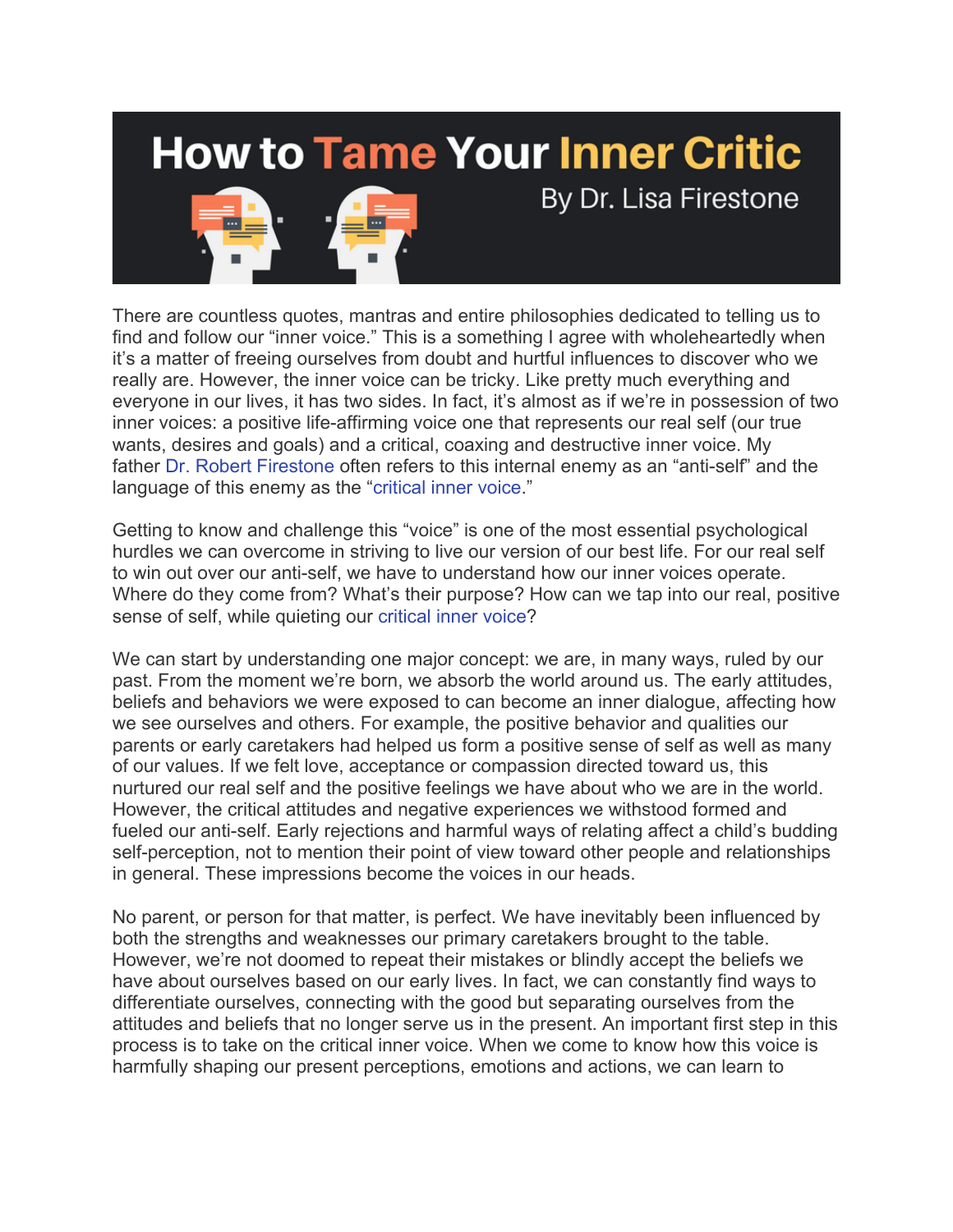regard it as more of an external enemy than our true point of view. There are several steps to this process:

## **1: Notice this voice**

People often listen to their critical inner voice without realizing it. It comes through almost as background noise, so they just accept much of its commentary as reality. It's important to become more conscious of the moments when your critical inner voice starts nagging at you. Try to notice when its undermining insults and instructions chime in throughout the day. "You look so tired/fat/ugly/stupid." "You're annoying people." "You can't do this." "You're such a mess." "What's the matter with you?"

It's worth noting that this voice can be really mean, but it can also sometimes sound almost friendly and soothing. "Just stay home. You don't need to worry about seeing anyone tonight." Then, the minute you listen to its instructions, it starts to take the upper hand. "Alone again? You're such a loser." Don't be fooled by the voice. Whether it sounds gentle or harsh, its main objective is to bring you down, to take you back to an old, familiar sense of your identity that continues to limit you.

#### 2: Write your "voices" down in the second person

A powerful exercise you can do on your own is to write down the negative thoughts you have toward yourself. First, write them down in the first person as "I" statements, i.e. "*I'm* not fun. No one finds *me*interesting." Then, next to each of these "voices," write the same thoughts as "you" statements. "*You're* not fun. No one finds *you* interesting." This process helps you start to separate your critical inner voice from your real point of view, so you can see it as the enemy it actually is.

#### 3: Think about what or who these voices sound like

Usually when you start to list your negative thoughts, more and more tend to spill out. As this happens, especially when you switch these thoughts to the second person, these voices can start to sound familiar, like they actually come from someone else. Almost every person I've ever worked with doing Voice Therapy has made a connection between their voices and someone from their past. They often remark, "I felt like it was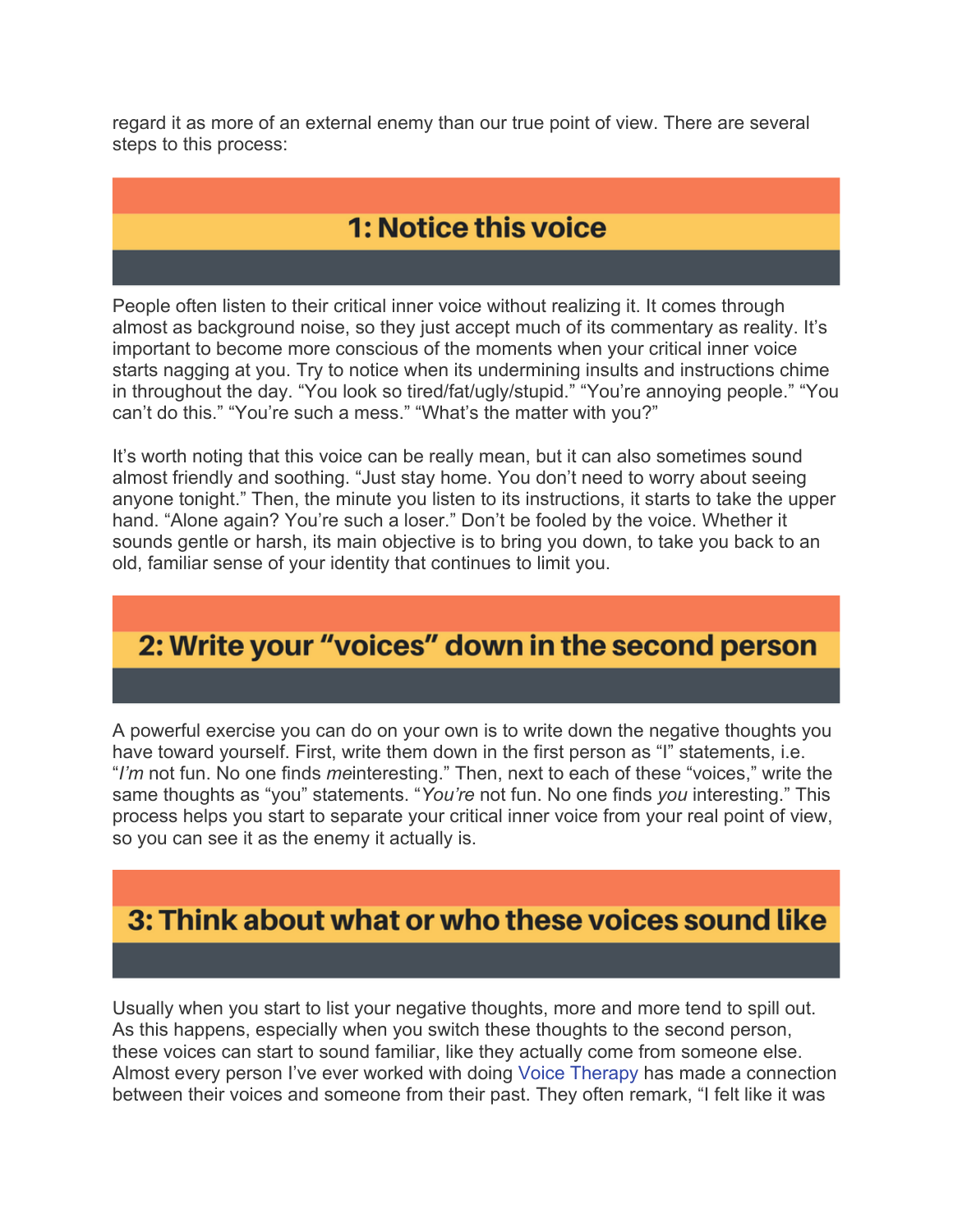my mother talking to me" or "that expression is exactly what my father used to say." When you make these connections, you can start to piece together where your voices originated and separate them from your current sense of self.

### 4: Challenge your critical inner voice

It's very important when you write down your voices not to let your self-hating or selfshaming thoughts take over. The fourth and perhaps most essential step is, therefore, to respond to these statements from a realistic and compassionate perspective. Write down a more caring and honest response to each of your critical inner voice attacks. This time, use "I" statements. "I am a worthy person with many fun-loving qualities. I have a lot to offer." As you do this exercise, be diligent in shutting out any rebuttals your inner critic tries to sneak in. Make a commitment to keep writing about yourself with the respect and regard you would have for a friend.

#### 5: Connect your voices to your actions

Your critical inner voice has plenty of bad advice to dish out. "Don't ask her out. She'll just reject you." "Don't speak up. No one wants to hear what you have to say." "Forget about relationships. He doesn't really love you." "Have another piece of cake. Who cares if you're healthy?" These statements can come through loud and clear, or they can be more subtle and suggestive. As you get better at recognizing your critical inner voice, you can start to catch on when it's starting to influence your behavior. Did you all of a sudden shut down emotionally? Get quiet? Push away a loved one? Lash out at a friend? Try to think of the events that trigger your voices and how these voices, in turn, affect your actions. Try to identify patterns and recognize self-limiting behaviors you engage in based on these voices.

#### 6: Alter your behavior

Once you see how your inner critic can throw you off course and change your behavior, you can start to consciously act against its directives. This will likely make you uncomfortable at first. The process of tuning out your inner critic and tapping into your real self can be uplifting, but it can also cause you a lot of anxiety. These are deep-